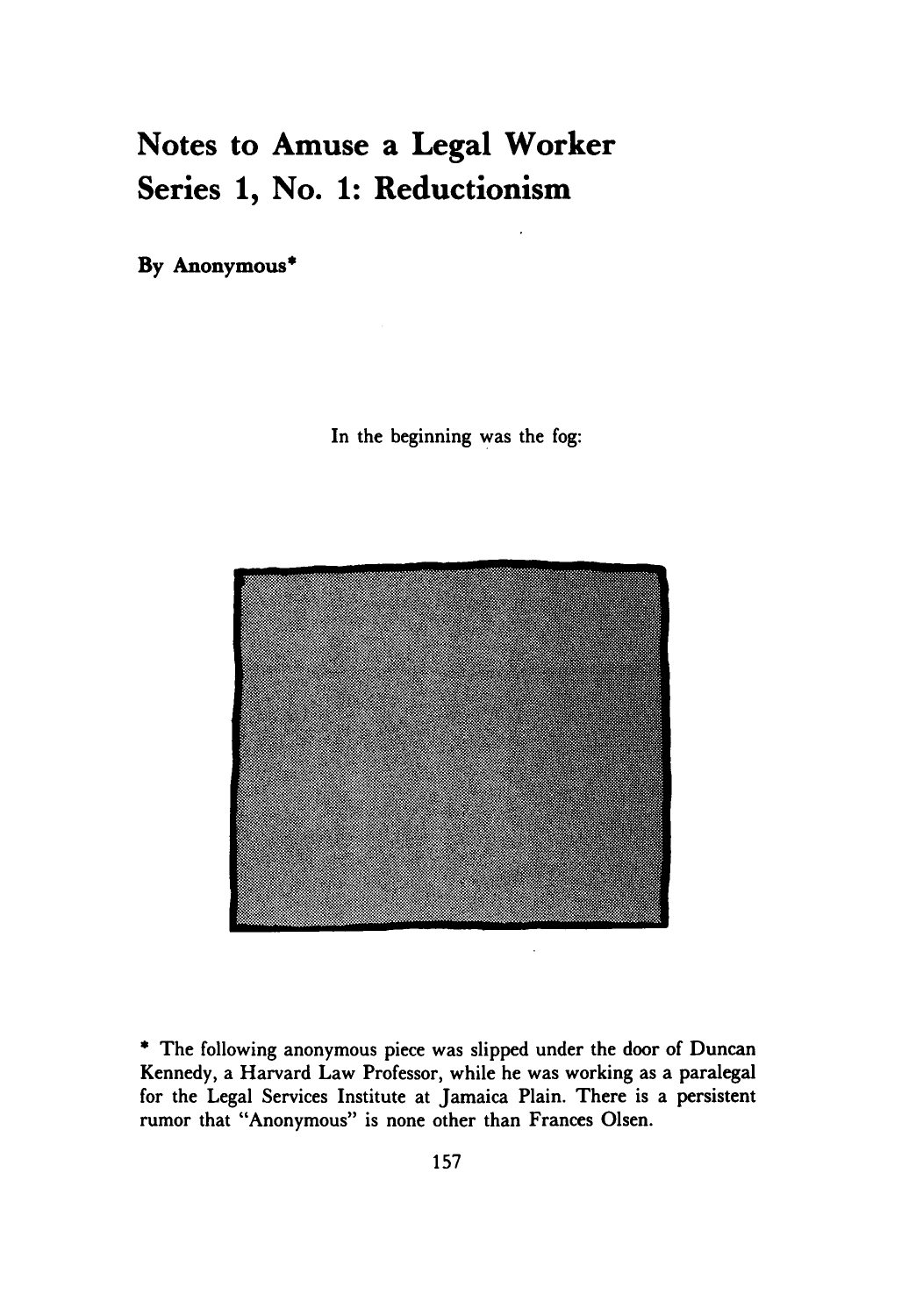158

People began to study this fog, for all the reasons people tend to study things like fog. **By** that I mean, some people studied it because it was there; some because they thought it might be beautiful; some were curious, some bored. Some people studied it to advance their own careers, or to retard the careers of perceived enemies. Some studied the fog hoping thereby to improve the conditions of their class, or race, or sex; others hoped to advance someone else's class, or race, or sex. Still others hoped to advance humanity, or the universe; and, finally, some people studied it from habit.

As people studied the fog, they began to see occasional patterns. One person found a rectangle with a curious surface texture; another found an ear-shaped protrusion, while a third found a solid spherical object set back in a socket.

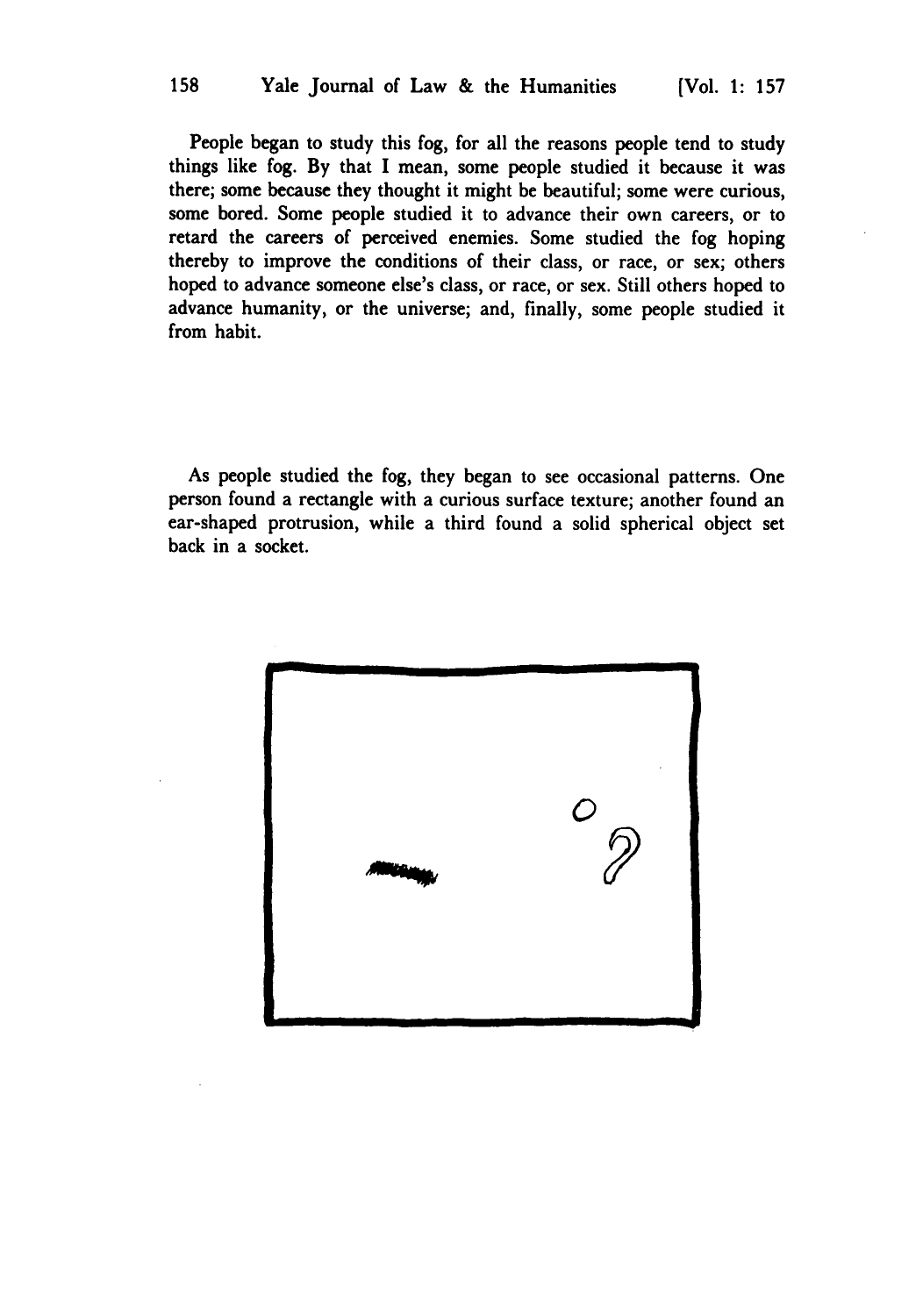These discoveries were exciting and interesting. The scholars involved felt accomplished and creative, and they were honored and advanced in their careers. The classes and races and sexes and universe, however, all continued in the same status which they had enjoyed or suffered previously.

Spurred on **by** the excitement of discovery and the hope of success, scholars devoted themselves to studying one or another corner of the picture. The project continued and more particular patches of the fog gave way to curious patterns.



Then one day a very important thing happened. Someone new came along who decided not to choose a corner to study and not to study the particular details at all. Instead, he looked at the whole fog and he looked at the clear patches and he said, "I know what that fog is; it's a man smoking a cigar."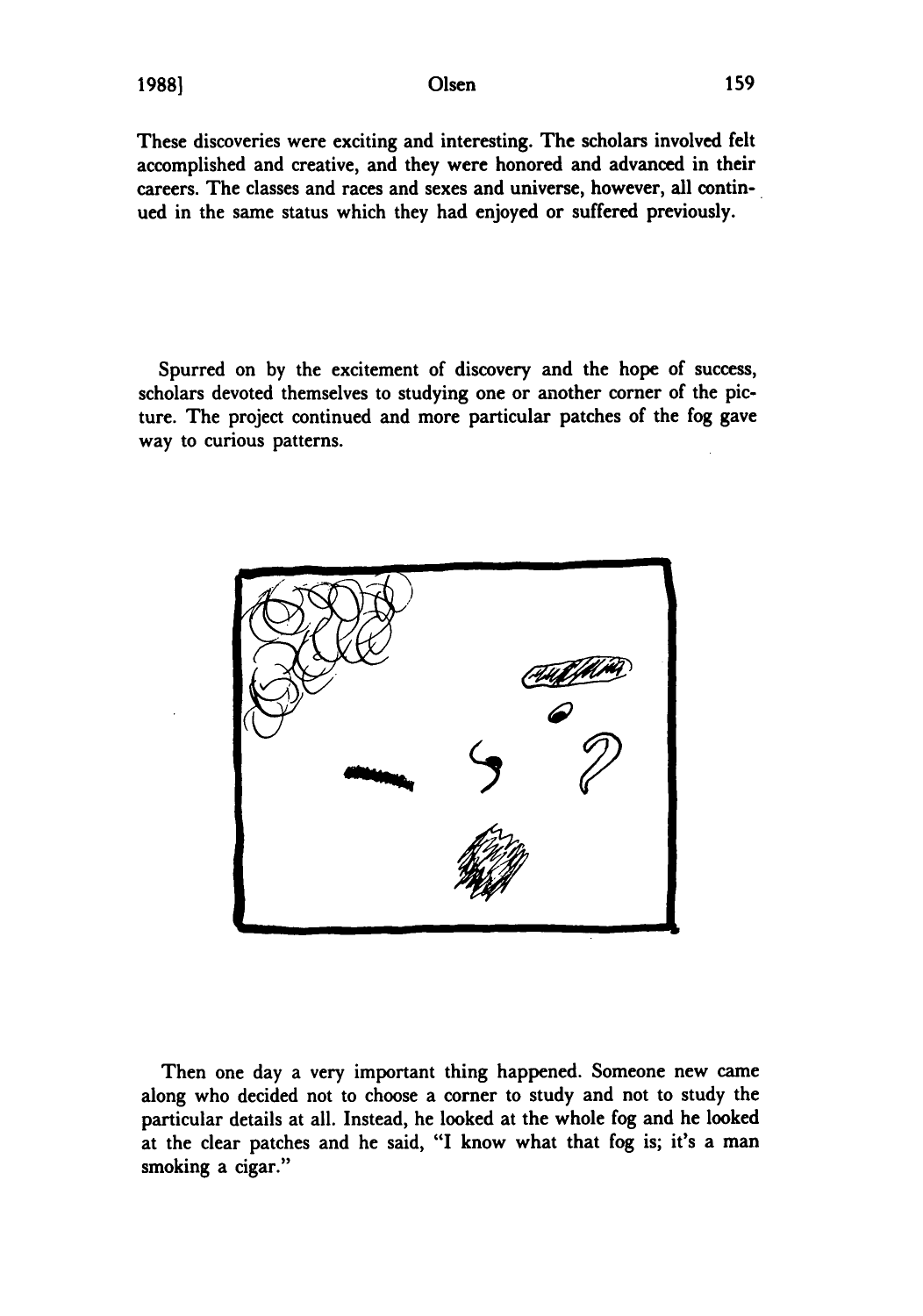

A few people got very excited about this and wondered what it would mean for the status of their class and race and sex and universe. A few people got nervous about it and wondered what it might mean for the status of their class, or race, or sex; so they laughed at the newcomer and said this was no way for serious adults to spend their time. Most people ignored the newcomer and just continued in their work.

Some of the people who just continued in their work just happened to be examining the patch of fog where the newcomer claimed the cigarsmoker's forehead was and they just happened to discover a pattern that seemed a lot like a forehead. Other people, however, determined to ignore the newcomer's assertions, began to **fill** in a more random pattern.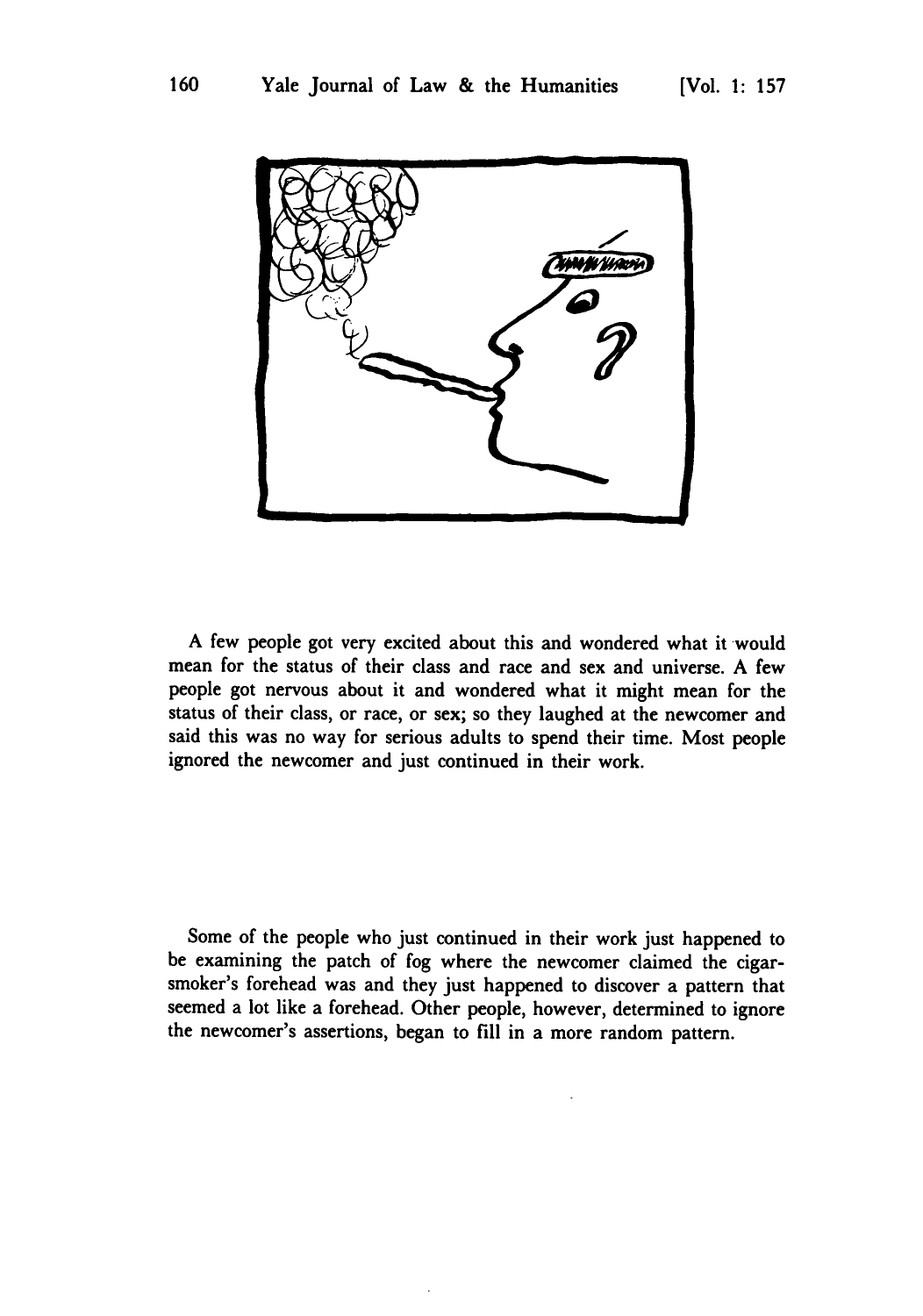

A few people were disappointed, a few people were relieved, and a few people were amused. Whether the newcomer was embarrassed or humiliated is not known.

However, he was not discouraged. He kept looking at the fog and he looked at the new patterns and he said, "I know now what that fog is; it's the heads of two people engaged in conversation."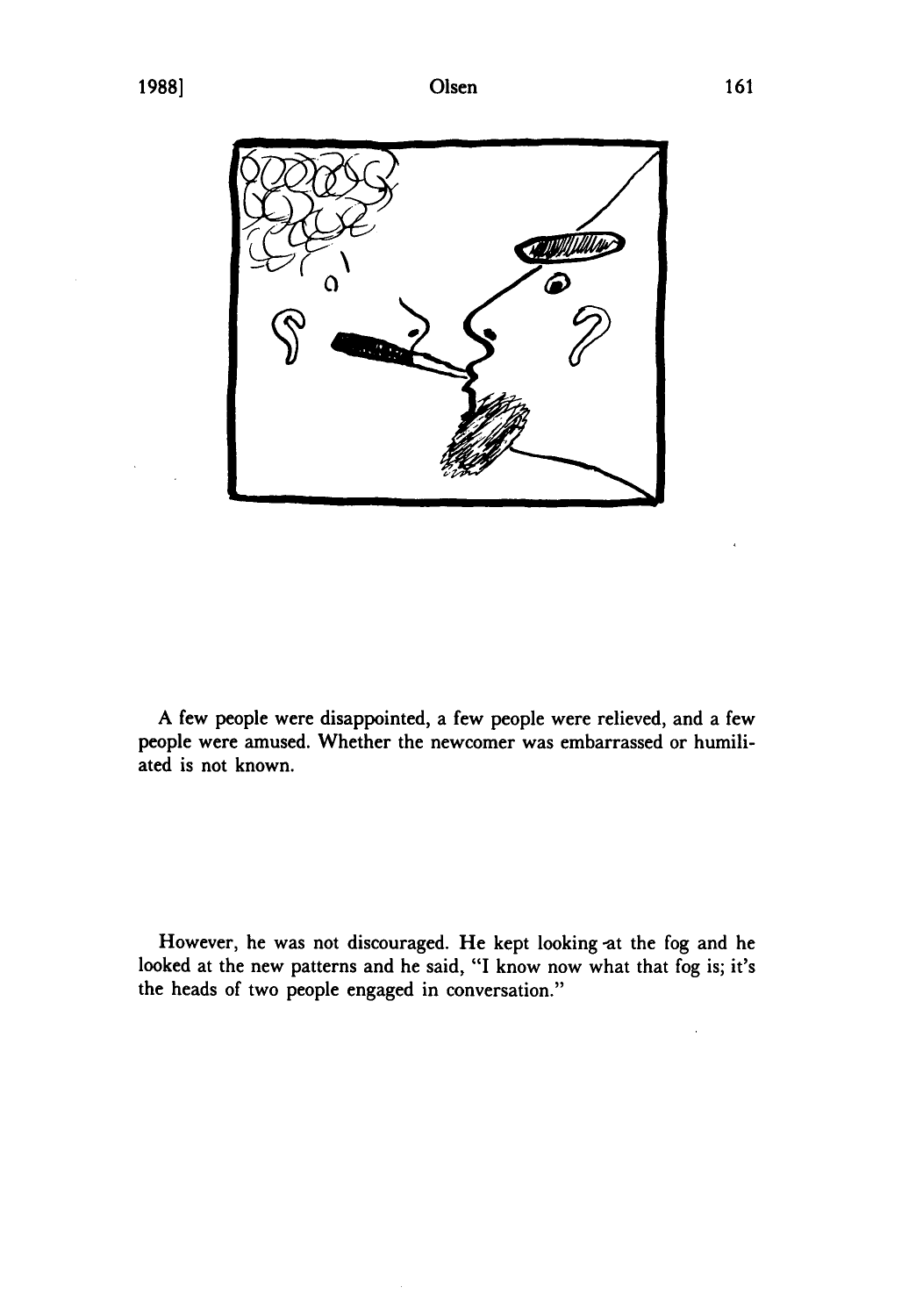

A lot of people paid attention to this claim **by** the newcomer, and his theory became quite controversial. Some people muttered that the newcomer himself so enjoyed conversation that he would think he saw two people talking anywhere he looked. Other people pointed out that the clear spaces didn't fit that picture, for example, the rectangle that at first had been a cigar. The newcomer couldn't explain that, they said, and it didn't fit within his scheme. A whole literature grew up arguing whether the rectangle could be a mustache or what else it might be. A few people found it offensive that so many people would pay so much attention to a man who merely pointed out the obvious gross features of the fog instead of getting down to the difficult work of close examination-especially when he was probably wrong about the gross features anyway. His own supporters couldn't agree about the cigar-mustache, after all.

There were many people, however (most of whom also enjoyed conversation), who found the insight of "two people talking" useful. Many areas of the fog which had been impenetrable began to show distinctive patterns.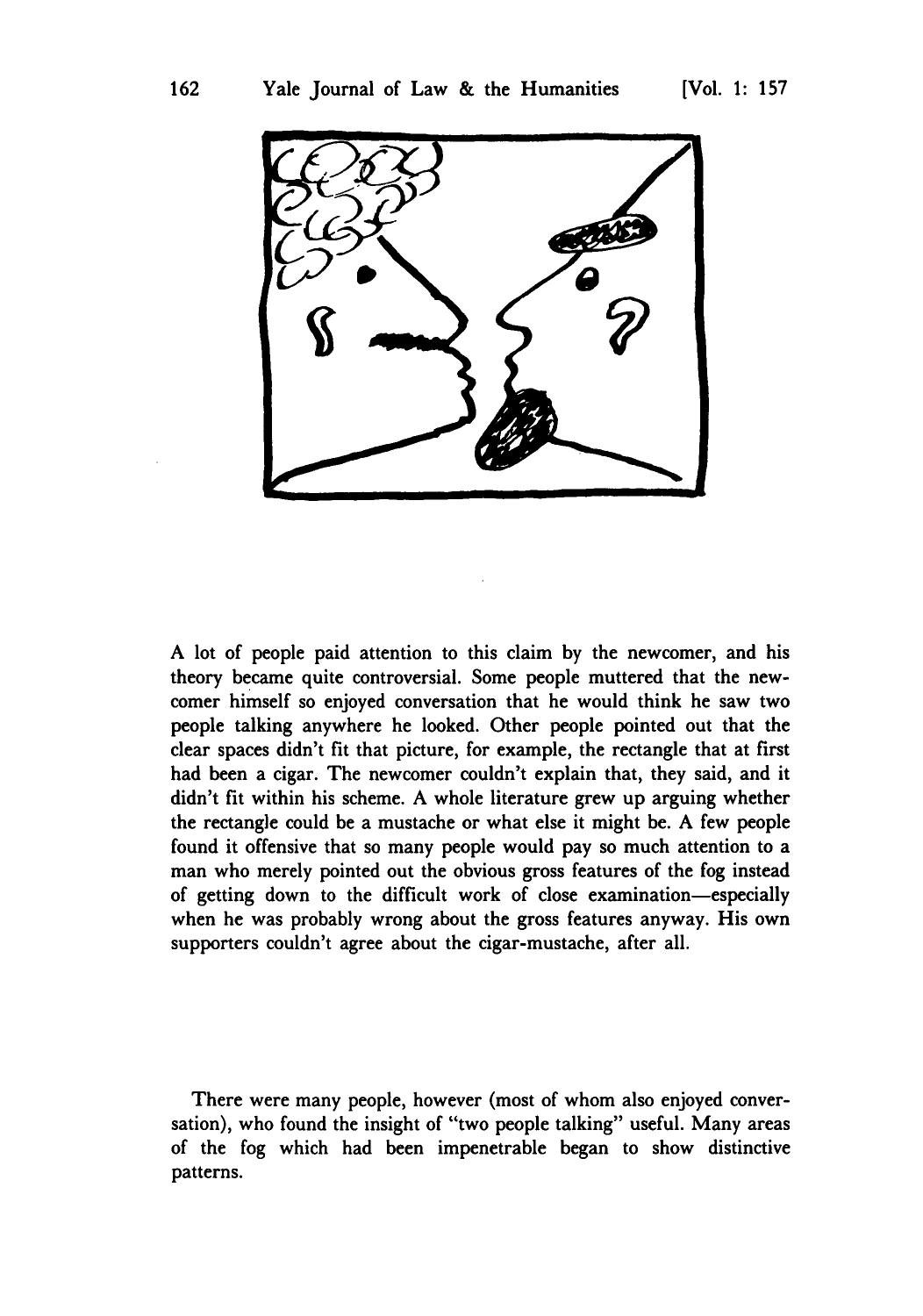$\ddot{\phantom{a}}$ 



The process continued as more and more details were filled in and the picture became quite rich.

 $\bar{z}$